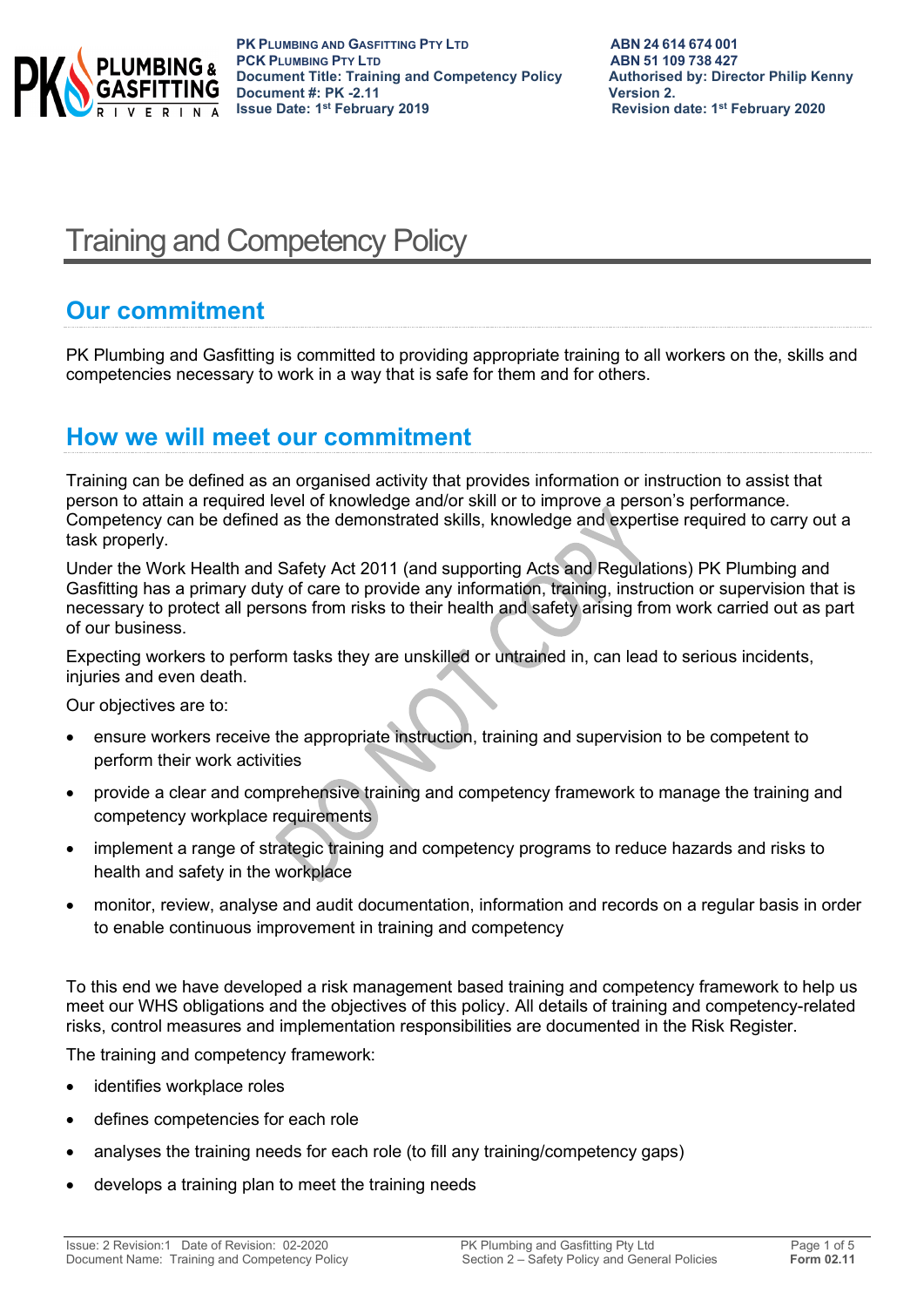

- assesses training outcomes (assessment of changes to competencies)
- monitors the training plan and other elements of the framework

The types of training and the competencies they address commonly include:

- general (applies to all workers e.g. WHS awareness)
- specialist (applies to specific roles e.g. First Aid Officer)
- task-specific (applies to specific tasks e.g. safely loading goods onto a vehicles)

### **Scope**

This policy and supporting procedures apply to all workers and other persons at the workplace.

### **Responsibilities**

**PK Plumbing and Gasfitting** has identified the following roles within our organisation with responsibilities for training and competency, as:

- the employer/ person conducting a business or undertaking (PCBU)
- managers/supervisors
- workers
- other persons at the workplace

A summary of the key responsibilities for each role are listed below.

### **Employer/PCBU Responsibilities**

*The Employer or PCBU can be a sole trader, the partners in a partnership, a company, an unincorporated association or a government department. In our organisation this responsibility is accepted by Philip Kenny.*

The Employer/PCBU must:

- establish and implement the training and competency framework to manage the training and competency workplace requirements
- ensure that workers are appropriately selected and trained for the job they have been employed for
- ensure workers and other people at the workplace receive the appropriate instruction, training and supervision until they can demonstrate they are competent to safely perform their work activities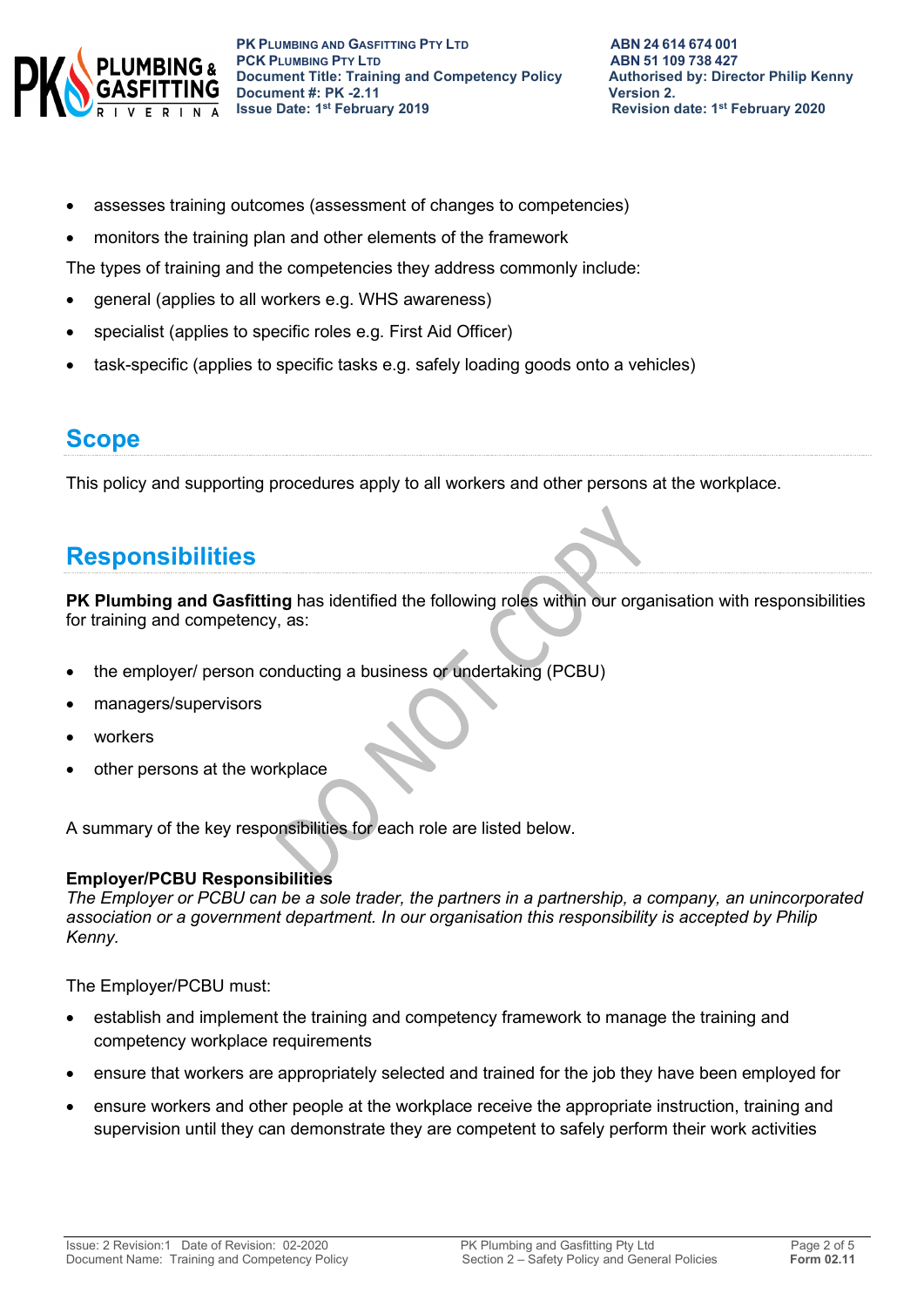

- ensure all new workers attend an induction program based on their likely risk exposure that provides relevant instruction on our WHS policies, procedures and tools
- consult with workers to identify their training needs in relation to performing their work activities safely
- ensure that training and assessment is delivered by persons with appropriate knowledge, skills and experience
- ensure adequate resources (time and budget) are provided for training and competency programs in the workplace
- ensure training and competency documentation and records are completed and maintained
- audit training and competency documentation and records as part of annual audit processes

#### **Manager/Supervisor Responsibilities**

*Managers and supervisors are workers who have an area of control within the workplace. In our organisation this responsibility is accepted by Philip Kenny.*

Managers and supervisors must:

- perform a Training Needs Analysis (TNA) for all workers in their area of control
- ensure workers in their area of control attend (and are deemed competent in) each training program in the training plan
- ensure all new workers in their area of control attend the company induction and complete any safety critical role/task specific training prior to starting work
- verify any role specific licences, qualifications etc. prior to a new worker starting work (e.g. forklift licence)
- verify any existing safety critical ability or skills prior to a new worker starting work (e.g. observe a short demonstration by the worker)
- ensure workers complete any ongoing or refresher training as outlined in the training plan
- maintain appropriate training and competency documentation and records (for their area of control)
- monitor and review training and competency documentation and records on an ongoing basis for their area of control)
- resolve or appropriately escalate training or competency-related issues promptly

#### **Worker Responsibilities**

*A worker is any person who carries out work for a PCBU, including work as an employee, contractor, subcontractor, self-employed person, outworker, apprentice or trainee, work experience student, employee of a labour hire company placed with a 'host employer' and volunteers.*

#### Workers must:

attend any training required to safely perform their work activities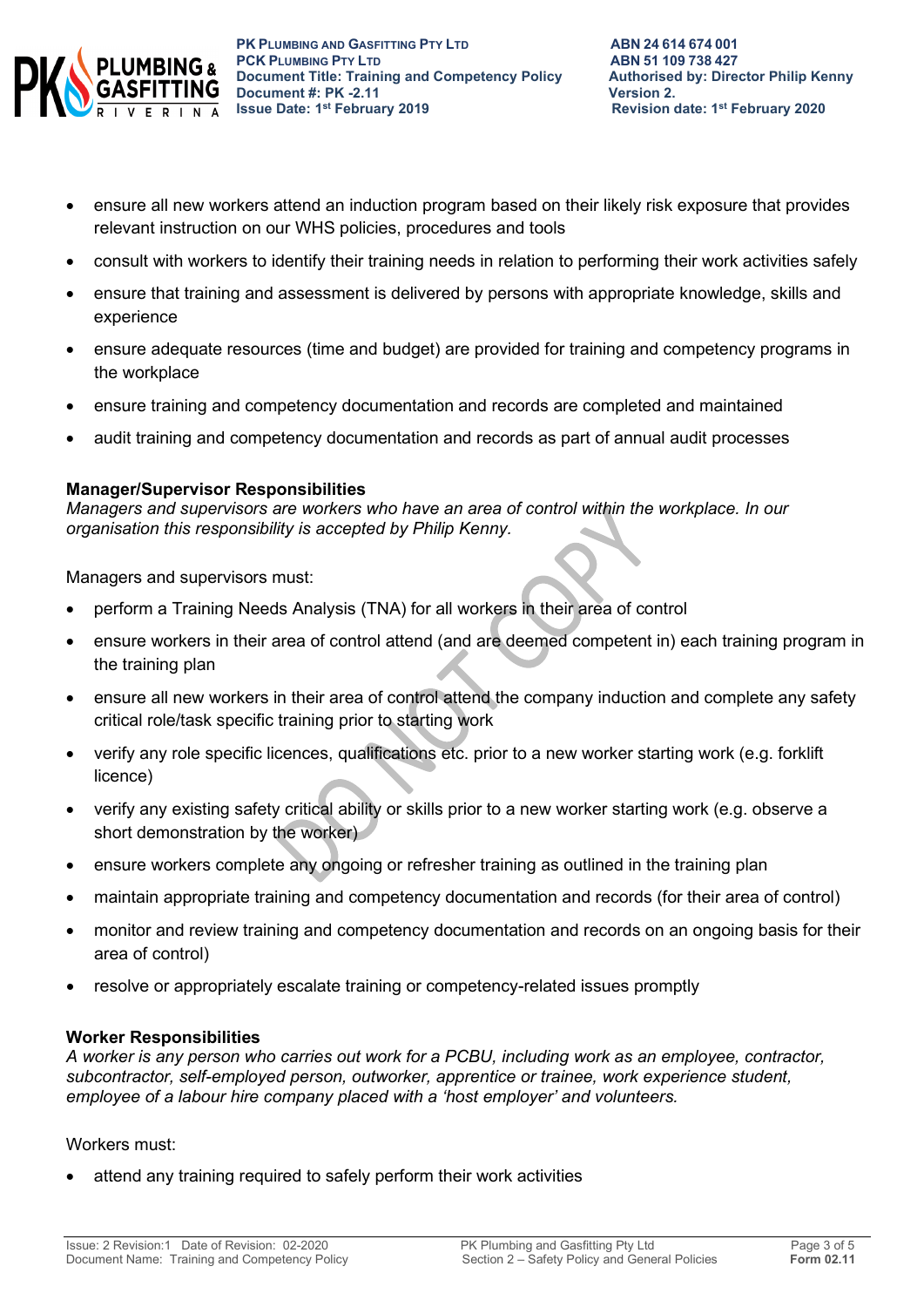

- apply the competencies gained in training to their work activities
- provide verification of existing required licences, qualifications etc. prior to starting work
- take part in any verification activities to verify existing safety critical ability or skills
- report any training or competency gap that they identify in themselves or others if it is likely to impact their safety or the safety of other workers or other people in the workplace

#### **Other Persons at the Workplace Responsibilities**

*Other persons at a workplace refer to any other person at a workplace. In our organisation this responsibility is accepted by Philip Kenny.*

Other persons at a workplace must:

- attend any training required to safely be at the workplace
- apply the competencies gained in training while at the workplace

# **Supporting policies and procedures**

This policy operates within the Risk Management Framework outlined in the Risk Management Policy and Procedure and the Work Health and Safety Policy.

This policy should be read and followed in conjunction with the:

- Chain of Responsibility Policy
- Document and Record Control Policy
- CoR Training and Communication Procedure